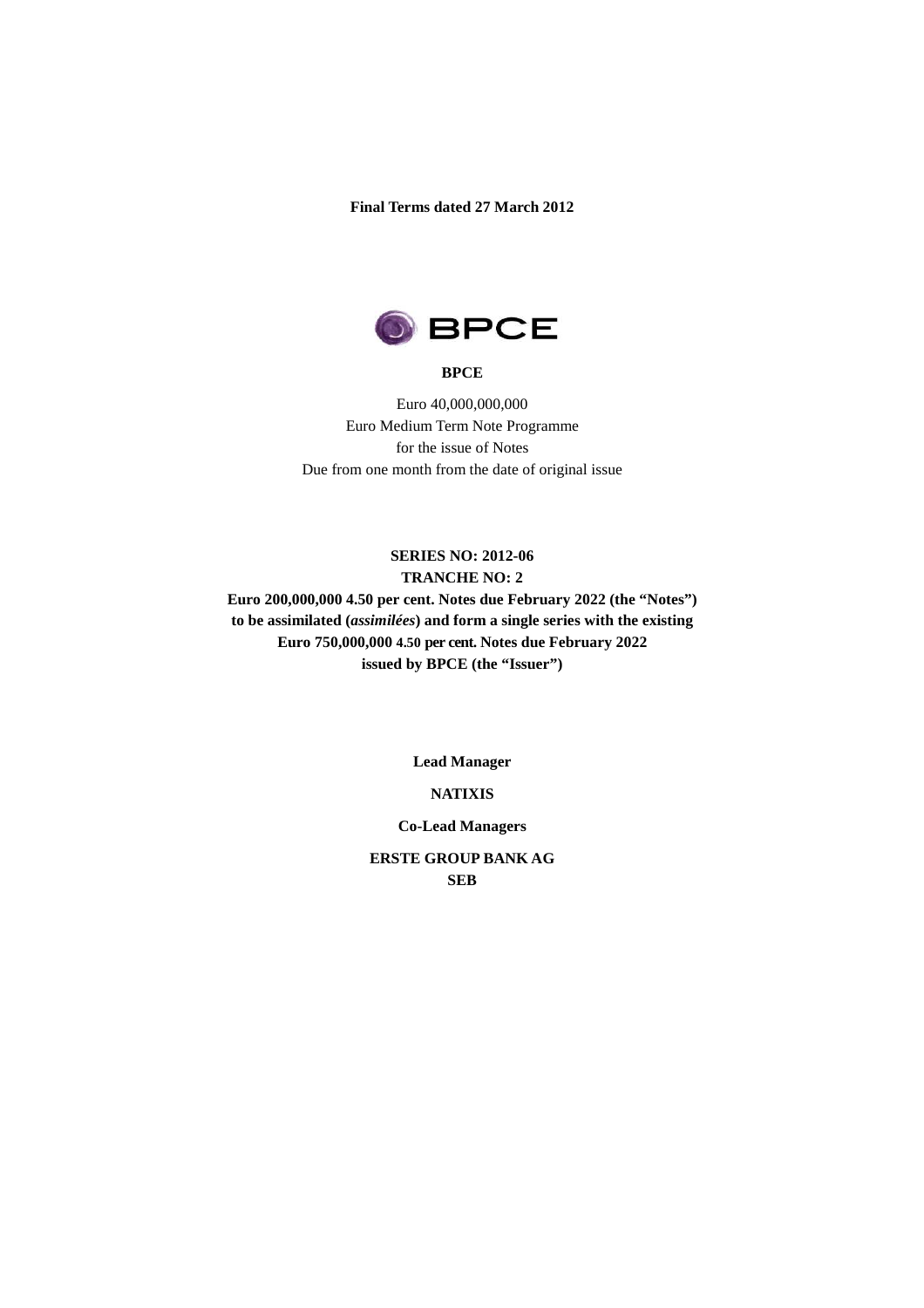## **PART A – CONTRACTUAL TERMS**

Terms used herein shall be deemed to be defined as such for the purposes of the Conditions (the "**Conditions**") set forth in the Base Prospectus dated 17 November 2011 which received visa n°11-536 from the *Autorité des marchés financiers* (the "**AMF**") on 17 November 2011 and the Base Prospectus Supplements dated 25 January 2012 and 24 February 2012, which received visa n° 12-033 from the AMF on 25 January 2012 and visa n°12-090 on 24 February 2012, respectively, which together constitute a base prospectus for the purposes of the Prospectus Directive (Directive 2003/71/EC) (the "**Prospectus Directive**") as amended (which includes the amendments made by Directive 2010/73/EU (the "**2010 PD Amending Prospectus Directive**") to the extent that such amendments have been implemented in a Member State of the European Economic Area).

This document constitutes the Final Terms of the Notes described herein for the purposes of Article 5.4 of the Prospectus Directive and must be read in conjunction with such Base Prospectus as so supplemented. Full information on the Issuer and the offer of the Notes is only available on the basis of the combination of these Final Terms and the Base Prospectus as so supplemented. The Base Prospectus and the Base Prospectus Supplements are available for viewing at the office of the Fiscal Agent or each of the Paying Agents and on the website of the AMF (www.amf-france.org) and copies may be obtained from BPCE, 50 avenue Pierre Mendès-France, 75013 Paris, France.

The issue of the Notes constitute the first reopening of the Euro 750,000,000 4.50 per cent. Notes due February 2022 issued on 10 February 2012 as Tranche 1 of Series 2012-06 bringing the total principal amount of the Notes of Series 2012-06 to Euro 950,000,000 as from the Assimilation Date (as defined below).

| $\mathbf{1}$            | Issuer:                                                   |                 | <b>BPCE</b>                                                                                                                                                                                                                                                                                                                                             |  |
|-------------------------|-----------------------------------------------------------|-----------------|---------------------------------------------------------------------------------------------------------------------------------------------------------------------------------------------------------------------------------------------------------------------------------------------------------------------------------------------------------|--|
| 2                       | (i)                                                       | Series Number:  | 2012-06                                                                                                                                                                                                                                                                                                                                                 |  |
|                         | (ii)                                                      | Tranche Number: | $\mathfrak{2}$<br>The Notes will be assimilated (assimilées)<br>and form a single series with the existing<br>Euro 750,000,000 4.50 per cent. Notes due<br>February 2022 (the "Existing Notes") as<br>from the date of exchange which is expected<br>to be on or around the date which is 40 days<br>after the Issue Date (the "Assimilation<br>Date"). |  |
| 3                       | Specified Currency or Currencies:                         |                 | Euro                                                                                                                                                                                                                                                                                                                                                    |  |
| $\overline{\mathbf{4}}$ | Aggregate Nominal Amount of Notes admitted to<br>trading: |                 |                                                                                                                                                                                                                                                                                                                                                         |  |
|                         | (i)                                                       | Series:         | Euro 950,000,000                                                                                                                                                                                                                                                                                                                                        |  |
|                         | (ii)                                                      | Tranche:        | Euro 200,000,000                                                                                                                                                                                                                                                                                                                                        |  |
| 5                       | <b>Issue Price:</b>                                       |                 | 104.389 per cent. of the Aggregate Nominal<br>Amount of the Tranche plus accrued interest<br>at a rate of 0.59016393 per cent. of such<br>Aggregate Nominal Amount for the period<br>from, and including, 10 February 2012 to,<br>but excluding, 29 March 2012.                                                                                         |  |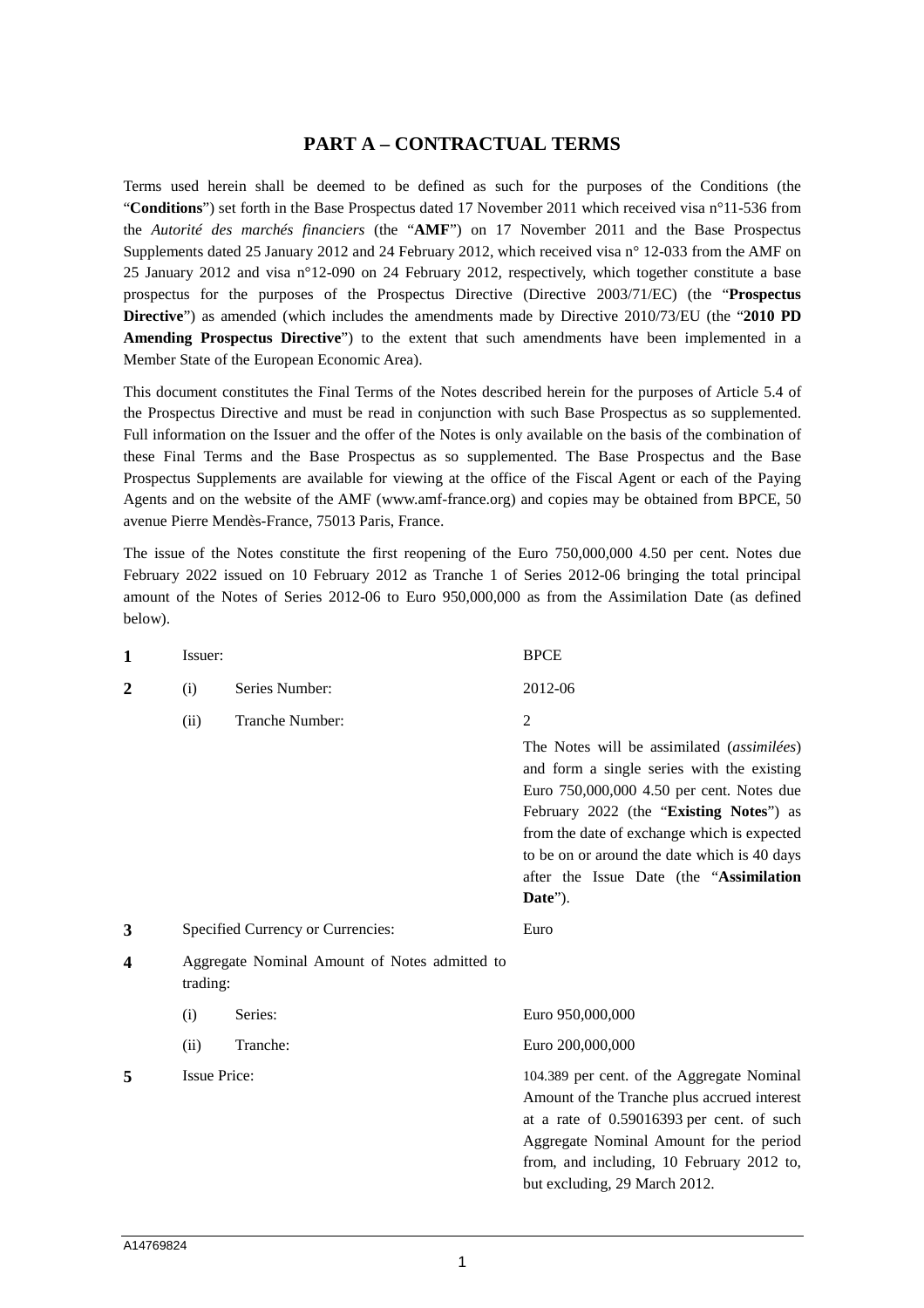| 6              | Specified Denomination(s):                      |                                                                                     | Euro 100,000                                                                                                                                                                  |
|----------------|-------------------------------------------------|-------------------------------------------------------------------------------------|-------------------------------------------------------------------------------------------------------------------------------------------------------------------------------|
| 7              | (i)                                             | <b>Issue Date:</b>                                                                  | 29 March 2012                                                                                                                                                                 |
|                | (ii)                                            | <b>Interest Commencement Date:</b>                                                  | 10 February 2012                                                                                                                                                              |
| 8              | <b>Interest Basis:</b>                          |                                                                                     | 4.50 per cent. Fixed Rate<br>(further particulars specified below)                                                                                                            |
| 9              | <b>Maturity Date:</b>                           |                                                                                     | 10 February 2022                                                                                                                                                              |
| 10             | Redemption/Payment Basis:                       |                                                                                     | Redemption at par                                                                                                                                                             |
| 11             | Change of Interest or Redemption/Payment Basis: |                                                                                     | Not Applicable                                                                                                                                                                |
| 12             | Put/Call Options:                               |                                                                                     | Not Applicable                                                                                                                                                                |
| 13             | (i)                                             | Status of the Notes:                                                                | <b>Unsubordinated Notes</b>                                                                                                                                                   |
|                | (ii)                                            | Dates of the corporate authorisations for<br>issuance of Notes obtained:            | Decision of the <i>Directoire</i> of the Issuer<br>dated 27 June 2011 and of Mr. Roland<br>Charbonnel, Director Group Funding and<br>Investor Relations, dated 21 March 2012. |
| 14             |                                                 | Method of distribution:                                                             | Syndicated                                                                                                                                                                    |
| <b>PAYABLE</b> |                                                 | PROVISIONS RELATING TO INTEREST (IF ANY)                                            |                                                                                                                                                                               |
| 15             |                                                 | <b>Fixed Rate Note Provisions</b>                                                   | Applicable                                                                                                                                                                    |
|                | (i)                                             | Rate of Interest:                                                                   | 4.50 per cent. per annum payable annually<br>in arrear                                                                                                                        |
|                | (ii)                                            | Interest Payment Date(s):                                                           | 10 February in each year commencing on<br>10 February 2013                                                                                                                    |
|                | (iii)                                           | <b>Fixed Coupon Amount:</b>                                                         | Euro 4,500 per Euro 100,000 in Nominal<br>Amount                                                                                                                              |
|                | (iv)                                            | Broken Amount(s):                                                                   | Not Applicable                                                                                                                                                                |
|                | (v)                                             | Day Count Fraction (Condition $5(a)$ ):                                             | Actual/Actual ICMA                                                                                                                                                            |
|                | (vi)                                            | <b>Determination Dates:</b>                                                         | 10 February in each year                                                                                                                                                      |
|                | (vii)                                           | Other terms relating to the method of<br>calculating interest for Fixed Rate Notes: | Not Applicable                                                                                                                                                                |
| 16             |                                                 | Floating Rate Note Provisions:                                                      | Not Applicable                                                                                                                                                                |
| 17             |                                                 | Zero Coupon Note Provisions:                                                        | Not Applicable                                                                                                                                                                |
| 18             |                                                 | Index-Linked Interest Note/other variable-linked<br>interest Note Provisions:       | Not Applicable                                                                                                                                                                |
| 19             |                                                 | Dual Currency Note Provisions:                                                      | Not Applicable                                                                                                                                                                |
|                |                                                 | PROVISIONS RELATING TO REDEMPTION                                                   |                                                                                                                                                                               |
| 20             | Call Option:                                    |                                                                                     | Not Applicable                                                                                                                                                                |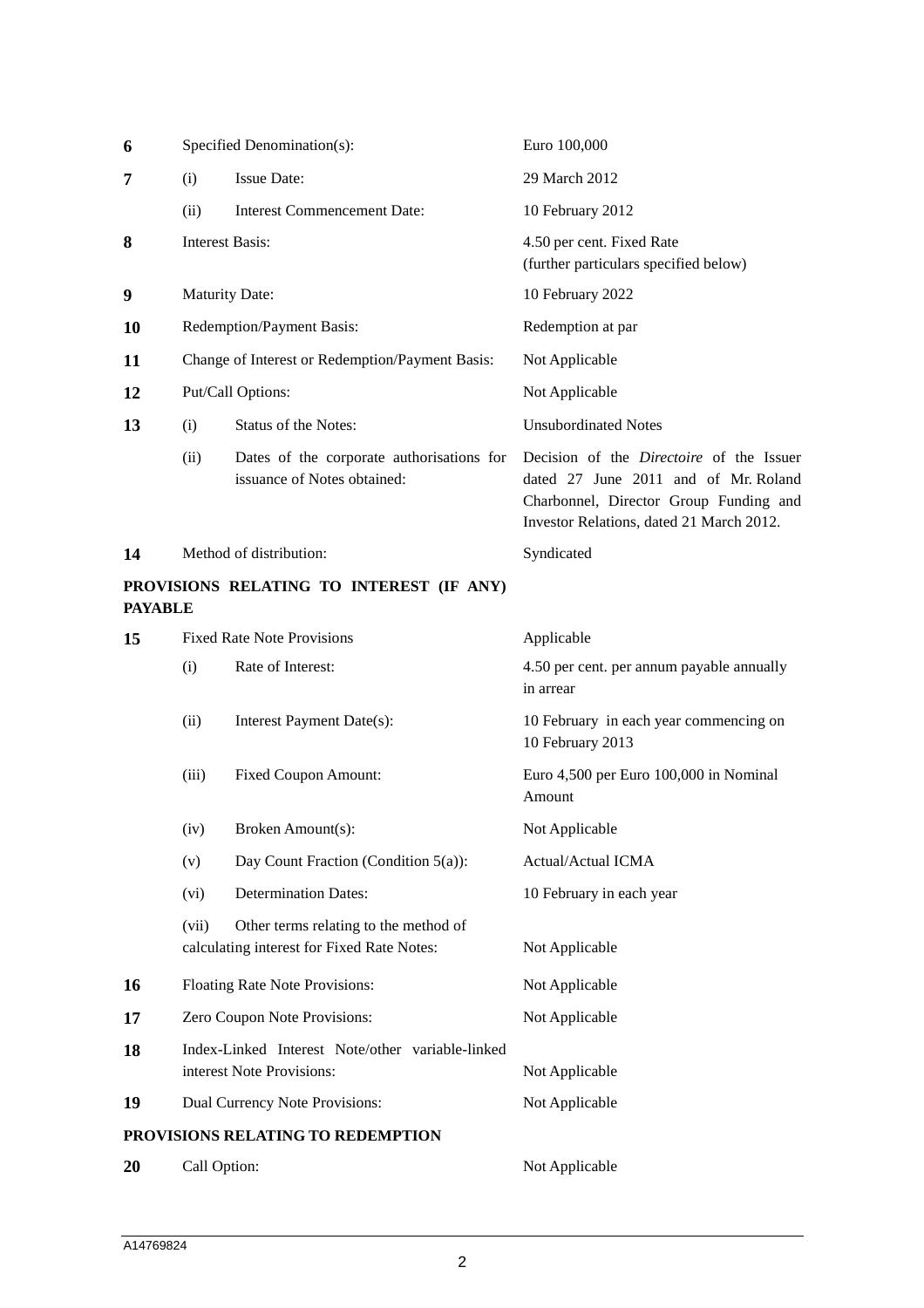| 21           | Put Option:<br>Final Redemption Amount of each Note:                                                                                                                                        |                                                                                                                                                                                                                                                                                                                                          | Not Applicable<br>Euro 100,000 per Note of Euro 100,000<br>Specified Denomination |  |
|--------------|---------------------------------------------------------------------------------------------------------------------------------------------------------------------------------------------|------------------------------------------------------------------------------------------------------------------------------------------------------------------------------------------------------------------------------------------------------------------------------------------------------------------------------------------|-----------------------------------------------------------------------------------|--|
| 22           |                                                                                                                                                                                             |                                                                                                                                                                                                                                                                                                                                          |                                                                                   |  |
| 23           | Early Redemption Amount                                                                                                                                                                     |                                                                                                                                                                                                                                                                                                                                          |                                                                                   |  |
|              | (i)                                                                                                                                                                                         | Early Redemption Amount(s) of each Note<br>payable on redemption for taxation reasons<br>(Condition 6(f)), for illegality (Condition<br>$6(j)$ ) or on event of default (Condition 9) or<br>other early redemption and/or the method<br>of calculating the same (if required or if<br>different from that set out in the<br>Conditions): | As set out in the Conditions                                                      |  |
|              | (ii)                                                                                                                                                                                        | Redemption for taxation reasons permitted<br>on days others than Interest Payment Dates<br>(Condition $6(f)$ ):                                                                                                                                                                                                                          | Yes                                                                               |  |
|              | (iii)                                                                                                                                                                                       | Unmatured Coupons to become void upon<br>early redemption (Materialised Bearer<br>Notes only) (Condition $7(f)$ ):                                                                                                                                                                                                                       | Not Applicable                                                                    |  |
| <b>NOTES</b> |                                                                                                                                                                                             | GENERAL PROVISIONS APPLICABLE TO<br>THE                                                                                                                                                                                                                                                                                                  |                                                                                   |  |
| 24           |                                                                                                                                                                                             | Form of Notes:                                                                                                                                                                                                                                                                                                                           | <b>Dematerialised Notes</b>                                                       |  |
|              | (i)                                                                                                                                                                                         | Form of Dematerialised Notes:                                                                                                                                                                                                                                                                                                            | Bearer form (au porteur)                                                          |  |
|              | (ii)                                                                                                                                                                                        | <b>Registration Agent:</b>                                                                                                                                                                                                                                                                                                               | Not Applicable                                                                    |  |
|              | (iii)                                                                                                                                                                                       | Temporary Global Certificate:                                                                                                                                                                                                                                                                                                            | Not Applicable                                                                    |  |
|              | (iv)                                                                                                                                                                                        | Applicable TEFRA exemption:                                                                                                                                                                                                                                                                                                              | Not Applicable                                                                    |  |
| 25           | Financial Centre(s) or other special provisions<br>relating to Payment Dates:                                                                                                               |                                                                                                                                                                                                                                                                                                                                          | <b>TARGET</b>                                                                     |  |
| 26           | Talons for future Coupons or Receipts to be<br>attached to Definitive Notes (and dates on which<br>such Talons mature):                                                                     |                                                                                                                                                                                                                                                                                                                                          | Not Applicable                                                                    |  |
| 27           | Details relating to Partly Paid Notes: amount of<br>each payment comprising the Issue Price and date<br>on which each payment is to be made and<br>consequences (if any) of failure to pay: |                                                                                                                                                                                                                                                                                                                                          | Not Applicable                                                                    |  |
| 28           | be made:                                                                                                                                                                                    | Details relating to Instalment Notes: amount of<br>each instalment, date on which each payment is to                                                                                                                                                                                                                                     | Not Applicable                                                                    |  |
| 29           |                                                                                                                                                                                             | Redenomination,<br>renominalisation<br>and                                                                                                                                                                                                                                                                                               |                                                                                   |  |
|              |                                                                                                                                                                                             | reconventioning provisions:                                                                                                                                                                                                                                                                                                              | Not Applicable                                                                    |  |
| 30           |                                                                                                                                                                                             | Consolidation provisions:                                                                                                                                                                                                                                                                                                                | Not Applicable                                                                    |  |
|              |                                                                                                                                                                                             |                                                                                                                                                                                                                                                                                                                                          |                                                                                   |  |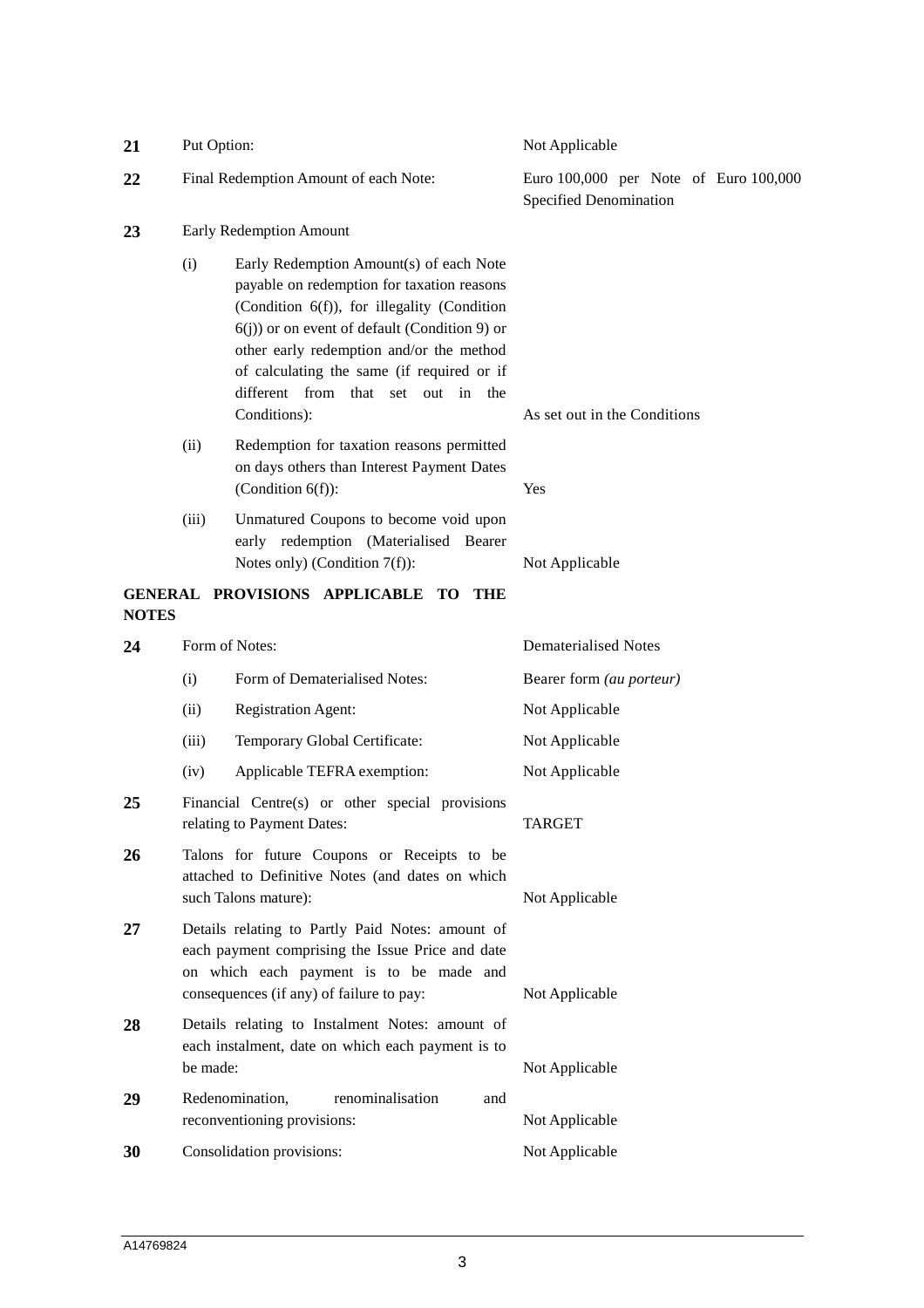| 31 | Masse: |                                                | Applicable                              |
|----|--------|------------------------------------------------|-----------------------------------------|
|    |        |                                                | The initial Representative will be:     |
|    |        |                                                | <b>BNP Paribas Securities Services</b>  |
|    |        |                                                | <b>Global Corporate Trust</b>           |
|    |        |                                                | Les Grands Moulins de Pantin            |
|    |        |                                                | 9, rue du Débarcadère                   |
|    |        |                                                | 93500 Pantin                            |
|    |        |                                                | France                                  |
|    |        |                                                | represented by Mr. Sylvain Thomazo      |
|    |        |                                                | The alternate Representative will be:   |
|    |        |                                                | Sandrine d'Haussy                       |
|    |        |                                                | 69, avenue Gambetta                     |
|    |        |                                                | 94100 Saint Maur des Fosses             |
|    |        |                                                | France                                  |
| 32 |        | Other final terms:                             | Not Applicable                          |
|    |        | <b>DISTRIBUTION</b>                            |                                         |
| 33 | (i)    | If syndicated, names of Managers:              | <b>Lead Manager</b>                     |
|    |        |                                                | <b>NATIXIS</b>                          |
|    |        |                                                | <b>Co-Lead Managers</b>                 |
|    |        |                                                | Erste Group Bank AG                     |
|    |        |                                                | Skandinaviska Enskilda Banken AB (publ) |
|    | (ii)   | Stabilising Manager(s) (if any):               | Not Applicable                          |
|    | (iii)  | Date of Subscription Agreement:                | 27 March 2012                           |
| 34 |        | If non-syndicated, name and address of Dealer: | Not Applicable                          |
| 35 |        | Additional selling restrictions:               | <b>Italy</b>                            |

The offering of the Notes has not been registered with the *Commissione Nazionale per le Società e la Borsa* ("**CONSOB**") pursuant to Italian securities legislation and, accordingly, each Manager has represented and agreed that it has not offered, sold or distributed, and will not offer, sell or distribute any Notes or any copy of the Base Prospectus or any other offer document in the Republic of Italy ("**Italy**") except:

(a) to qualified investors (*investitori qualificati*), pursuant to Article 100 of Legislative Decree no. 58 of 24 February 1998 (the "**Consolidated Financial Services Act**") and Article 34-*ter*, paragraph 1, letter (b) of CONSOB regulation No. 11971 of 14 May 1999 (the "**CONSOB Regulation**"), all as amended; or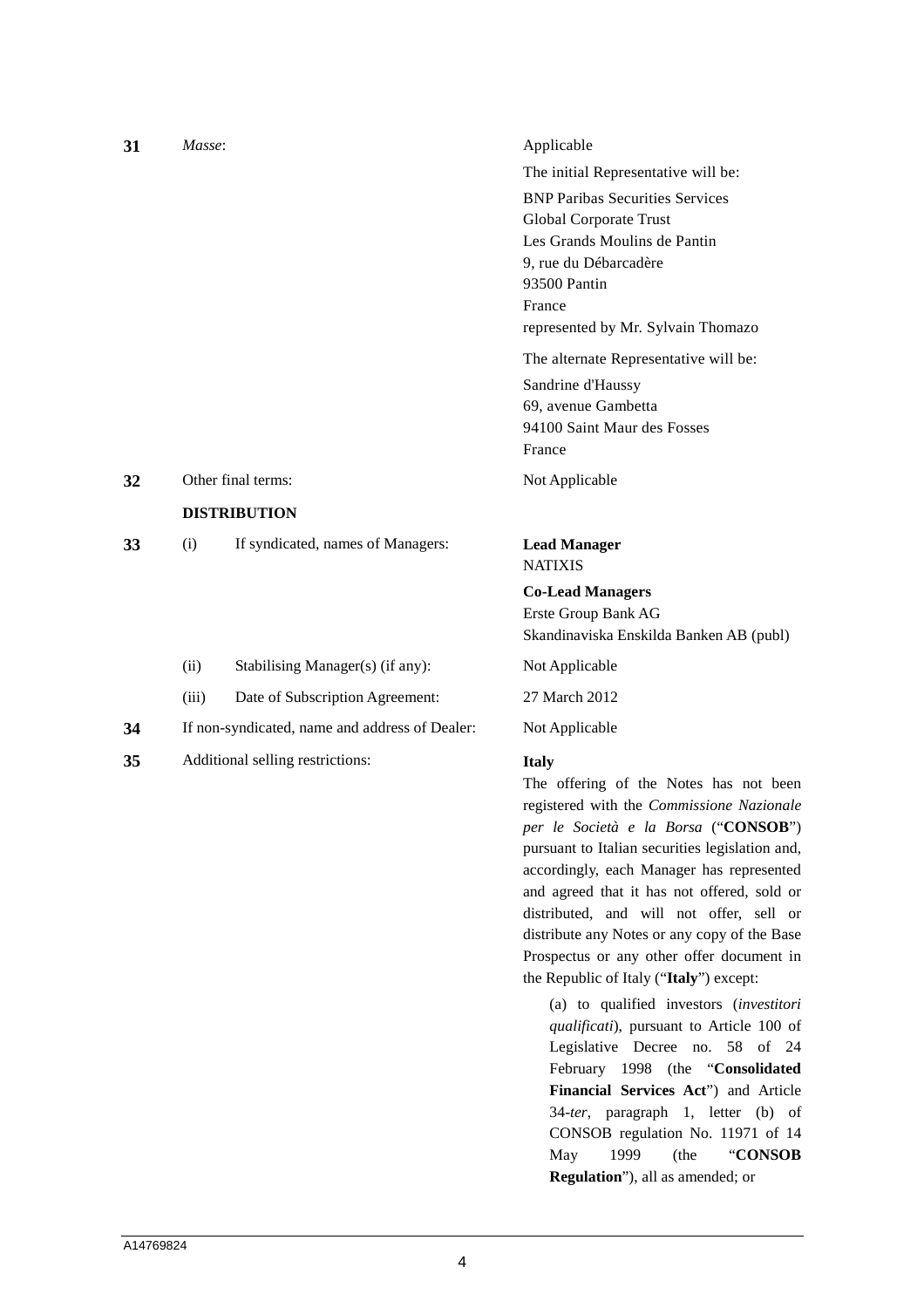(b) in any other circumstances where an express exemption from compliance with the restrictions on offers to the public applies, as provided under Article 100 of the Consolidated Financial Services Act and Article 34 *ter* of the CONSOB Regulation.

Moreover, and subject to the foregoing, any offer, sale or delivery of the Notes or distribution of copies of the Base Prospectus or any other document relating to the Notes in Italy under (a) or (b) above must be:

(i) made by an investment firm, bank or financial intermediary permitted to conduct such activities in Italy in accordance with the Consolidated Financial Services Act, Legislative Decree No. 385 of 1 September 1993 (the "**Banking Act**"), CONSOB Regulation No. 16190 of 29 October 2007, all as amended;

(ii) in compliance with Article 129 of the Banking Act and the implementing guidelines, pursuant to which the Bank of Italy may request information on the offering or issue of securities in Italy; and

(iii) in compliance with any securities, tax, exchange control and any other applicable laws and regulations, including any limitation or requirement which may be imposed from time to time, inter alia, by CONSOB or the Bank of Italy.

Any investor purchasing the Notes in this offering is solely responsible for ensuring that any offer or resale of the Notes it purchased in this offering occurs in compliance with applicable laws and regulations.

The Base Prospectus and the information contained therein are intended only for the use of its recipient and are not to be distributed to any third-party resident or located in Italy for any reason. No person resident or located in Italy other than the original recipients of the Base Prospectus may rely on it or its contents.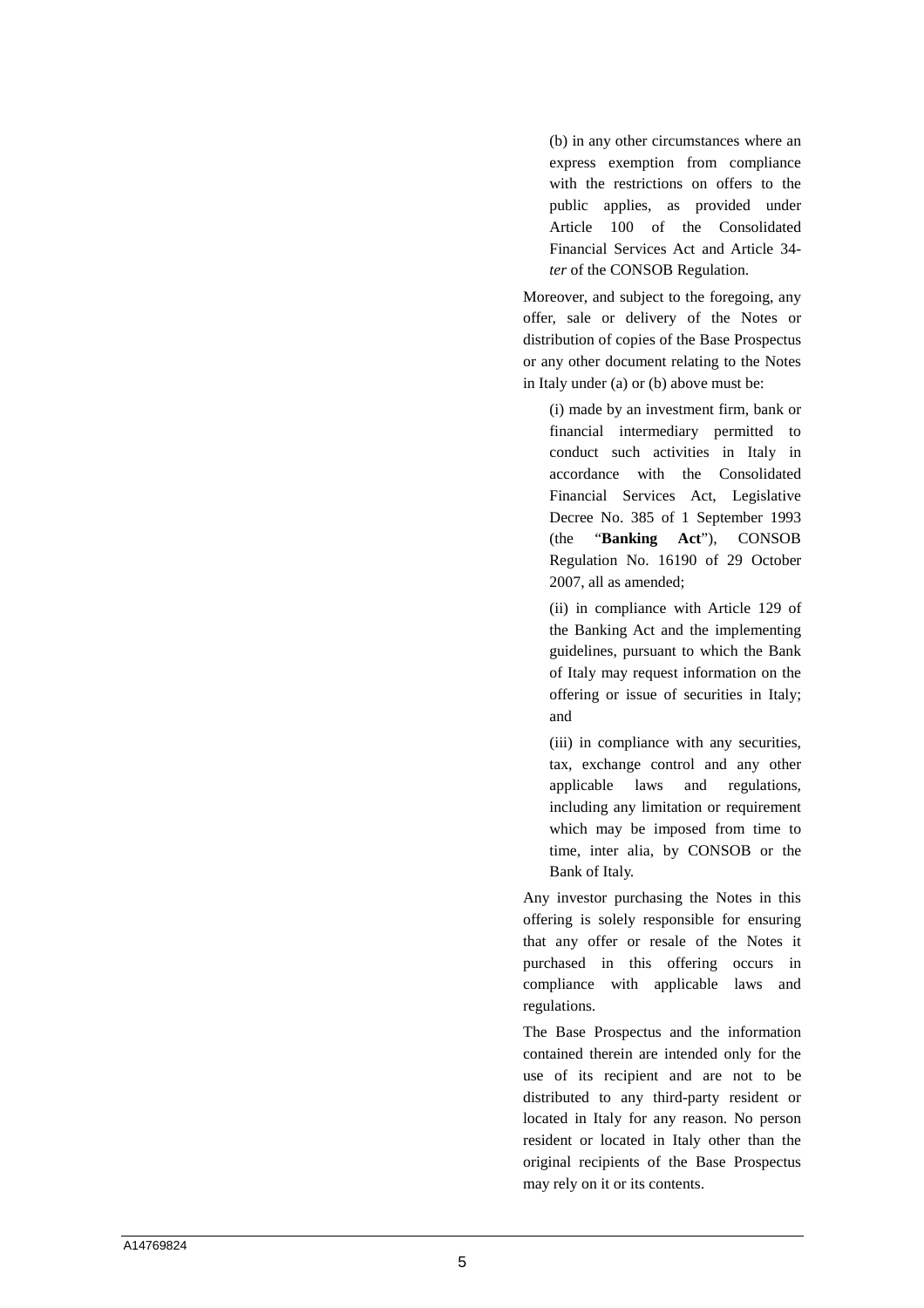| 36 | Commission and concession:                                                                                             | 0.375 per cent. of the Aggregate Nominal<br>Amount of the Tranche |
|----|------------------------------------------------------------------------------------------------------------------------|-------------------------------------------------------------------|
|    | <b>GENERAL</b>                                                                                                         |                                                                   |
| 37 | The aggregate principal amount of Notes issued has<br>been translated into Euro at the rate of $\lceil \bullet \rceil$ |                                                                   |

## **PURPOSE OF FINAL TERMS**

These Final Terms comprise the final terms required for issue and admission to trading on Euronext Paris of the Notes described herein pursuant to the Euro 40,000,000,000 Euro Medium Term Note Programme of BPCE.

#### **RESPONSIBILITY**

The Issuer accepts responsibility for the information contained in these Final Terms.

producing a sum of: Not Applicable

Signed on behalf of BPCE

Duly represented by:

Roland CHARBONNEL, Director Group Funding and Investor Relations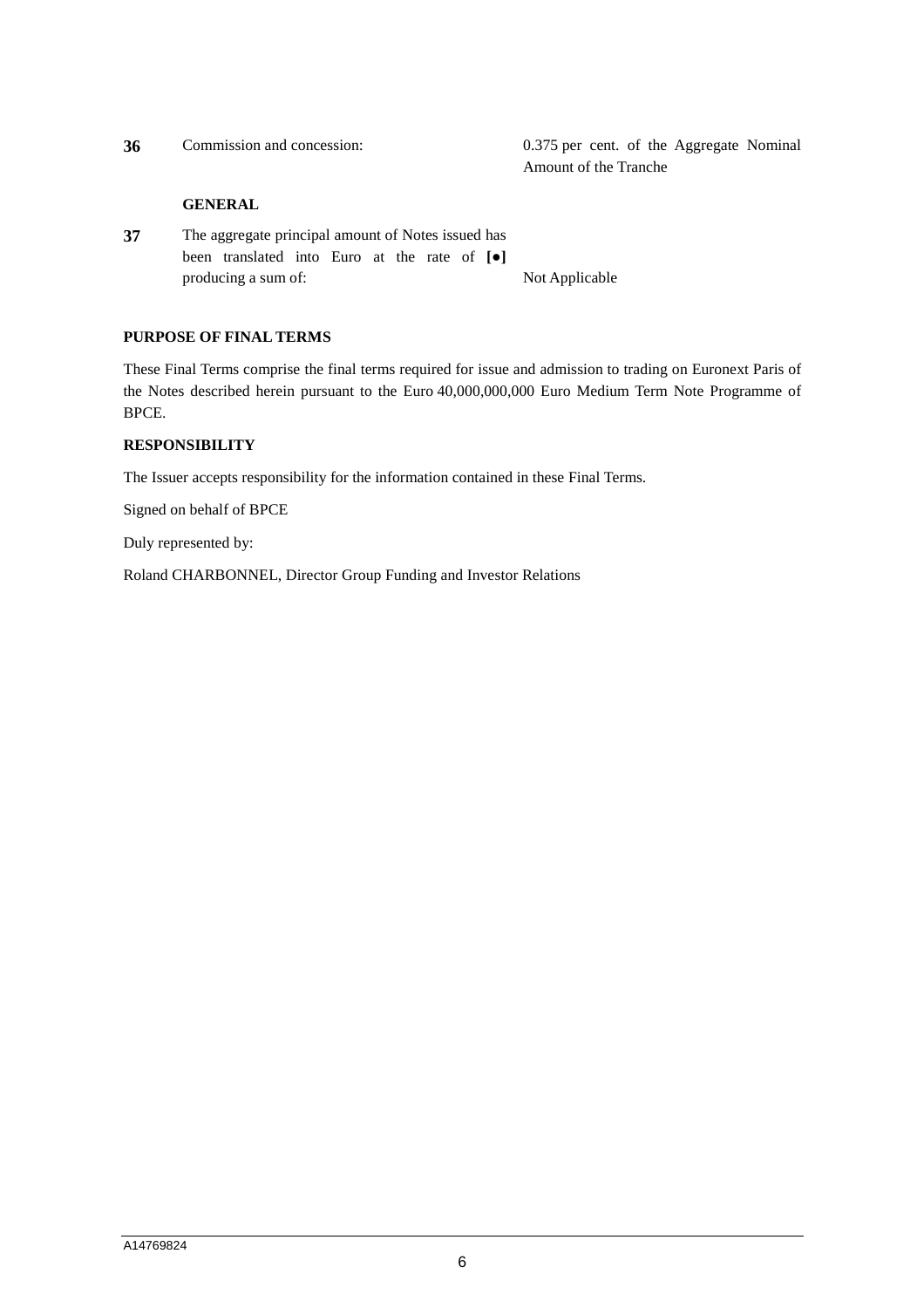## **PART B – OTHER INFORMATION**

#### **1 RISK FACTORS**

Not Applicable

## **2 LISTING AND ADMISSION TO TRADING**

| (i)   | Listing:                                                       | <b>Euronext Paris</b>                                                                                                                                      |
|-------|----------------------------------------------------------------|------------------------------------------------------------------------------------------------------------------------------------------------------------|
| (ii)  | Admission to trading:                                          | Application has been made by the Issuer (or on its<br>behalf) for the Notes to be admitted to trading on<br>Euronext Paris with effect from 29 March 2012. |
|       |                                                                | The Existing Notes are already listed and admitted to<br>trading on Euronext Paris.                                                                        |
| (iii) | Estimate of total expenses related<br>to admission to trading: | Euro 10,625                                                                                                                                                |

## **3 RATINGS**

Ratings: The Notes to be issued are expected to be rated:

S&P: A

Moody's: Aa3

Fitch: A+

Each of S&P, Moody's and Fitch is established in the European Union and is registered under Regulation (EC) No 1060/2009 ("**CRA Regulation**") as amended by Regulation (EU) No 513/2011.

As such, each of S&P, Moody's and Fitch is included in the list of credit rating agencies published by the European Securities and Markets Authority on its website in accordance with the CRA Regulation.

#### **4 NOTIFICATION**

Not Applicable

## **5 INTERESTS OF NATURAL AND LEGAL PERSONS INVOLVED IN THE ISSUE**

So far as the Issuer is aware, no person involved in the offer of the Notes has an interest material to the offer.

#### **6 YIELD**

Indication of yield: 3.953 per cent. of the Aggregate Nominal Amount of the Tranche

> The yield is calculated at the Issue Date on the basis of the Issue Price. It is not an indication of future yield.